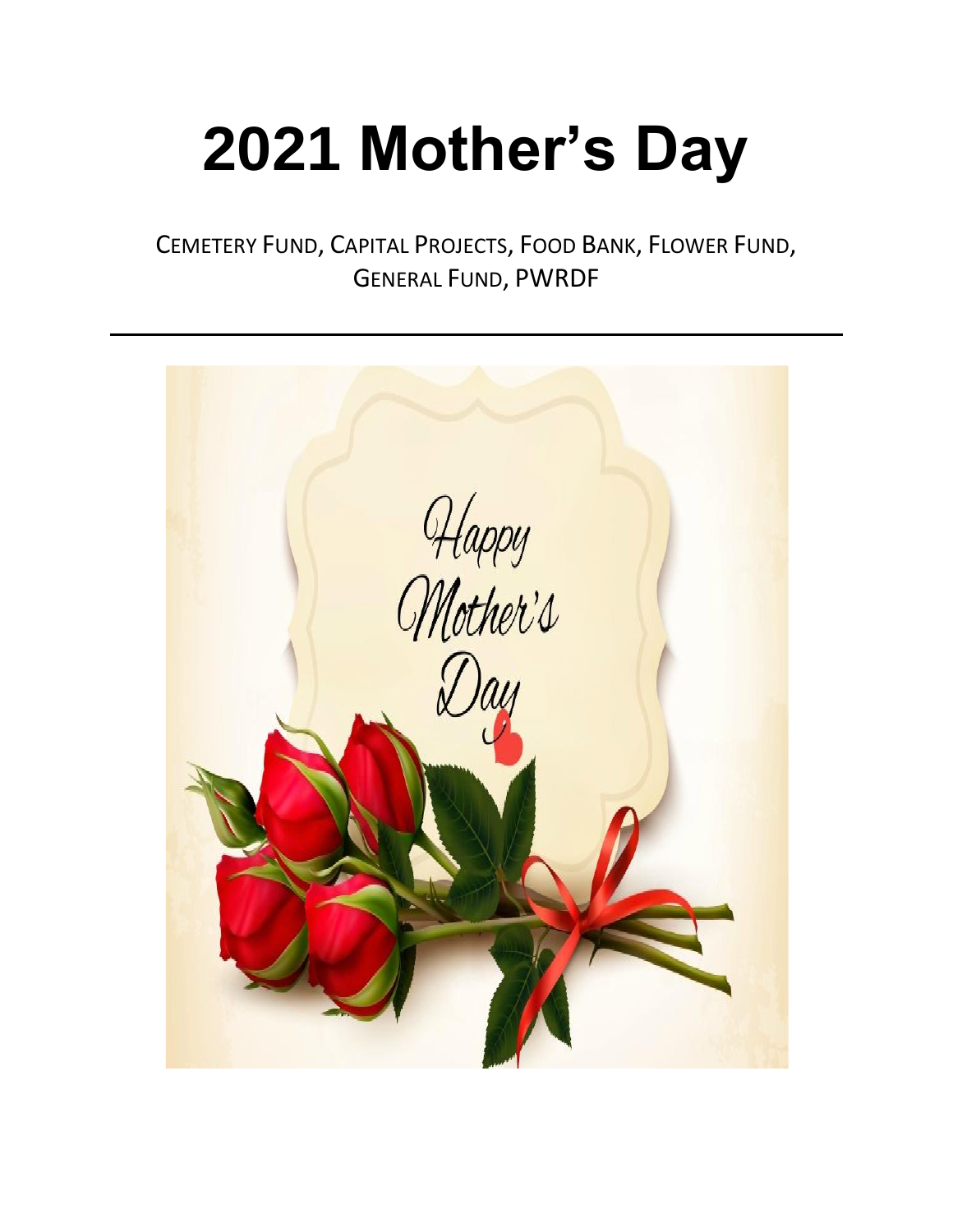## **Given to the Glory of God and in Loving Memory of…**

**All Our Aunts** - by Enid & Gordon **Ball, Winnie** - Remembering our dear mother who passed away July 23, 1993. We love you Mom - from Albert, Norman, Eric and Jessie **Barnes, Fannie**, Grandmother - by Enid & Gordon **Batten, Julia** - by Sandra & Graham Taylor and Family **Batten, Stella** - by Julie, Jim, Ken & Families **Batten, Stella** - from Jim, Sandra and Family **Batten, Susan** - by Eric & Amy Dodge **Bishop, Doris** - Mother, by Bert, Elizabeth and Family **Bishop, Edith** - Sister, from Calvin and Family **Brenton, Beatrice** - from Joe, Lori and Sue **Bussey, Emily** - by Amy and Eric Dodge **Bussey, Phyllis** - by Ken & Loretta Scott and Family **Bussey, Phyllis** - Mom, from Elizabeth Tilley and Family **Butler (Petten) Laura** - from her children and grandchildren **Butler, Alice** - Grandmother, from Barb and Robert **Butler, Beatrice May** - Mother, from Calvin and Family **Butler, Enid** -Sister, by Enid & Gordon **Butler, Flora** - by Dave & Barb **Butler, Flora** - by Marion & Kevin **Butler, Hilda** - Mother, by Elizabeth, Bert, and Family **Butler, Hilda** - by Janice, Nelson and Family **Butler, Hilda** - Mom, from Diane, Richard and Family **Butler, Hilda** - Mom, from Maxine, Shirley and Family **Butler, Violet** - Wife, from Calvin and Family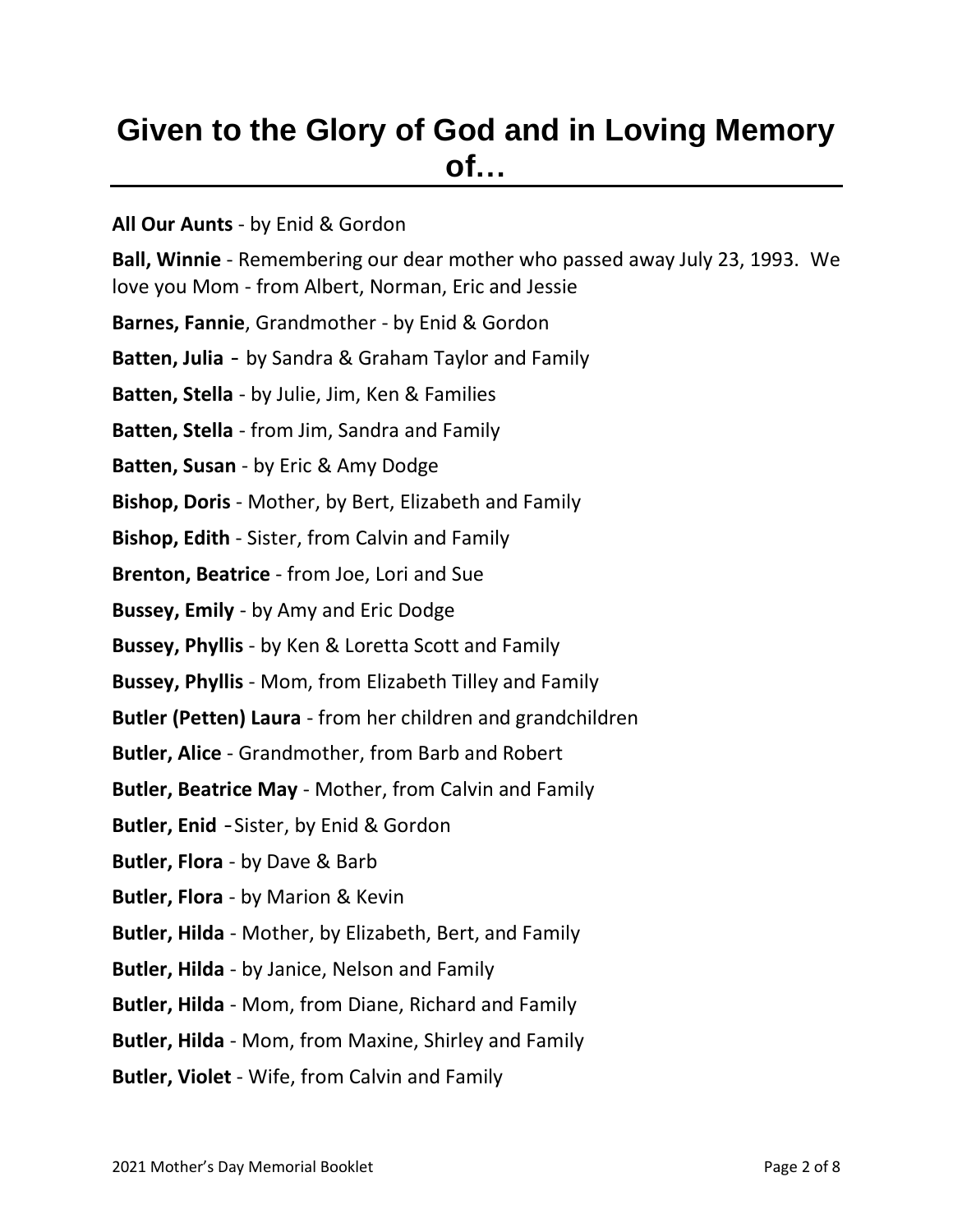**Butler, Martha** - by Christina & Rev Sam

**Butler-Vaters, Susan -** from Herbert, Mary and Family by Ruby and Family

**Cable, Doris** - by George & Sharon Peach

**Cable, Ruby** - by George & Sharon Peach

**Caines, Marion** - from Enid & Rodger

**Caines, Mildred** - by Mary and Family

**Caines, Mona** - from Enid & Rodger

**Cairns, Jennifer** - by Barb & Dave

**Cairns, Jennifer** - Niece, by Helen & Cyril Watton

**Cairns, Jennifer** - Niece, by Shirley & Barry Tippett

**Cairns, Jennifer** - Niece, lovingly remembered by Bob, Bobby, Lori and Family

**Carter, Dorothy** - from Jim, Sandra and Family

**Chaytor, Margaret** - by daughter Frances

**Clarke, Emily -** from daughter, Mary and Family

**Cluney, Elsie** - Mother, from Mary & Herbert, Jackie, Lois and Families

**Cluney, Gwendolyn** - Sister, from Calvin and Family

**Delahunty, Mary Ann** - by Margaret & Peter Delahunty

**Dawe, Annie Jane** - by Jean and Family

**Dawe, Mildred** - by Eric & Amy Dodge

**Dawe, Nellie** -by Marg & Gerald

**Dawe, Nellie** - by Joan and Family

**Delaney, Ruby** - Remembering our Mother on Mother's Day, by Reg and Betty Taylor

**Dodge, Sarah** - by Eric & Amy Dodge

**Eason, Dorcas** -by Mary and Family

**Eason, Susie** - by Nelson, Janice and Family

**Fagan, Elsie** - by Cathy, Rodney, and Roxanne

**Fagan, Emma** - by daughters, Brenda & Marie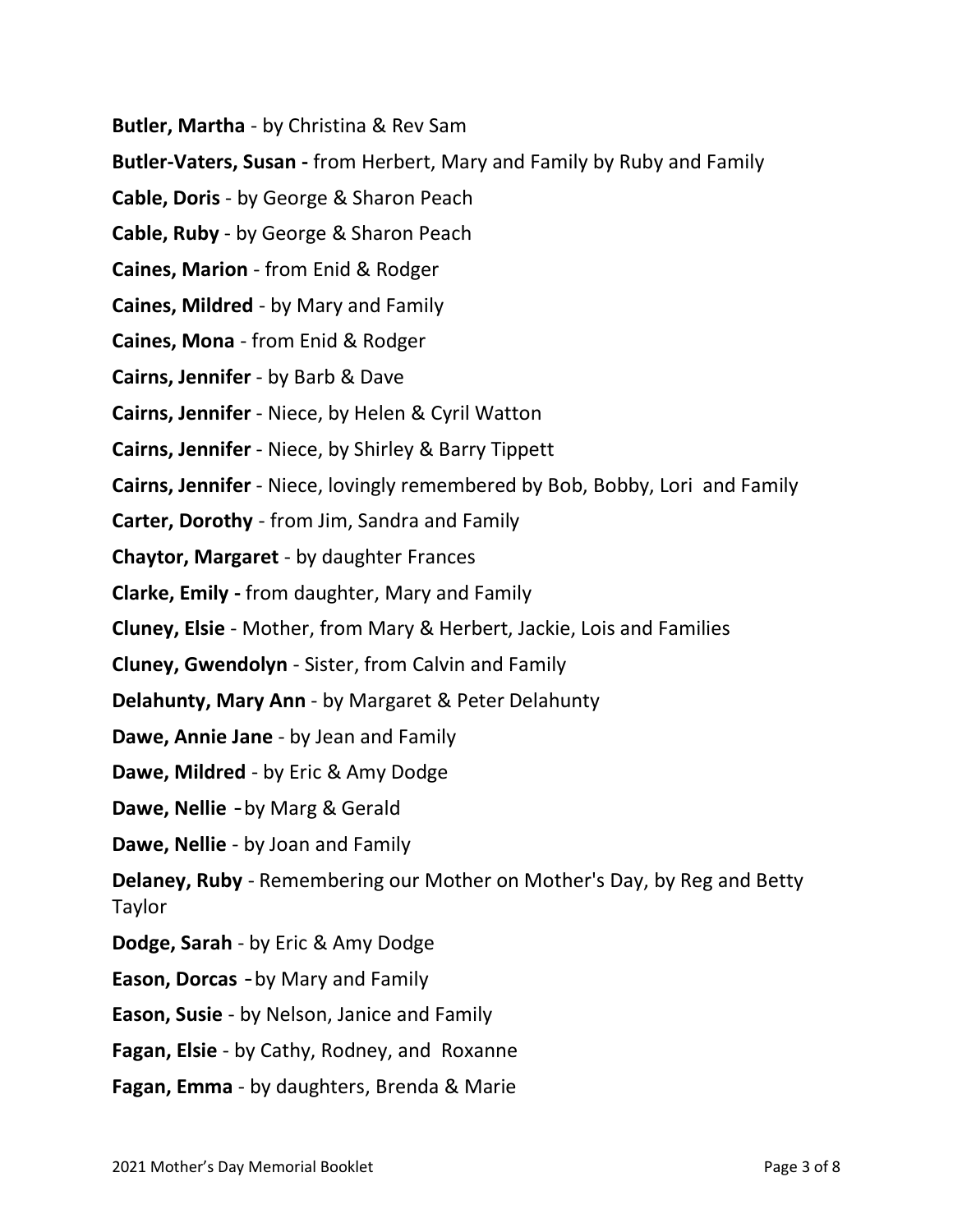**Fagan, Emma** - On this Mother's Day. Forever in our hearts. Remembered by Peter & Violet Mason

**Fagan, Ethel** - by George & Sharon Peach

**Fagan, Gwendolyn** - by Ralph & Rosalind Fagan and Family

**Fagan, Hilda** - Mom, by David, Joselyn and Family

**Fagan, Jean** - by George & Sharon Peach

**Fagan, Rachel** - by Herb & Dot Reid

**Fagan, Rachel** - from Doug & Lily

**Fagan, Rachel** - from Roxanne Cooper and Family

**Farrell, June -** by Aura, Jerry & Family

**Fitzgerald, Amelia** - from Dinah Fitzgerald

**Fowler, Lydia** - by Ern & Myrtle Fowler

**Fowler, Lydia** - Mother-in-law, from Calvin and Family

**Greeley, Margaret** - by Heather & Graham Greeley

**Greenslade, Adeline-Mom** - by daughter Lola, Son-in-law Reg and Granddaughter- Colette

**Greenslade, Elizabeth** - by Edith

**Gullage, Elsie** - by Robert & Minnie

**Haines, Fannie** - Grandmother, by Enid & Gordon

**Haines, Lillian** - by Jean and Family

**Haines, Wilmeth** - Mom, by Enid & Gordon

**Haskell, Myrtle** - by Rosalind & Ralph Fagan and Family

**Haskell, Myrtle** - by Karen, Katelyn and Allison

**Head, Ina** - by Marg & Gerald

**Hunt, Alvina** - by Kevin & Marion

**Hussey, Violet** - Mom, from daughter Georgina Smith and Family

**Ivany, Mary** - Mom, by Helen

**Jefford, Matilda** - by daughter Ruby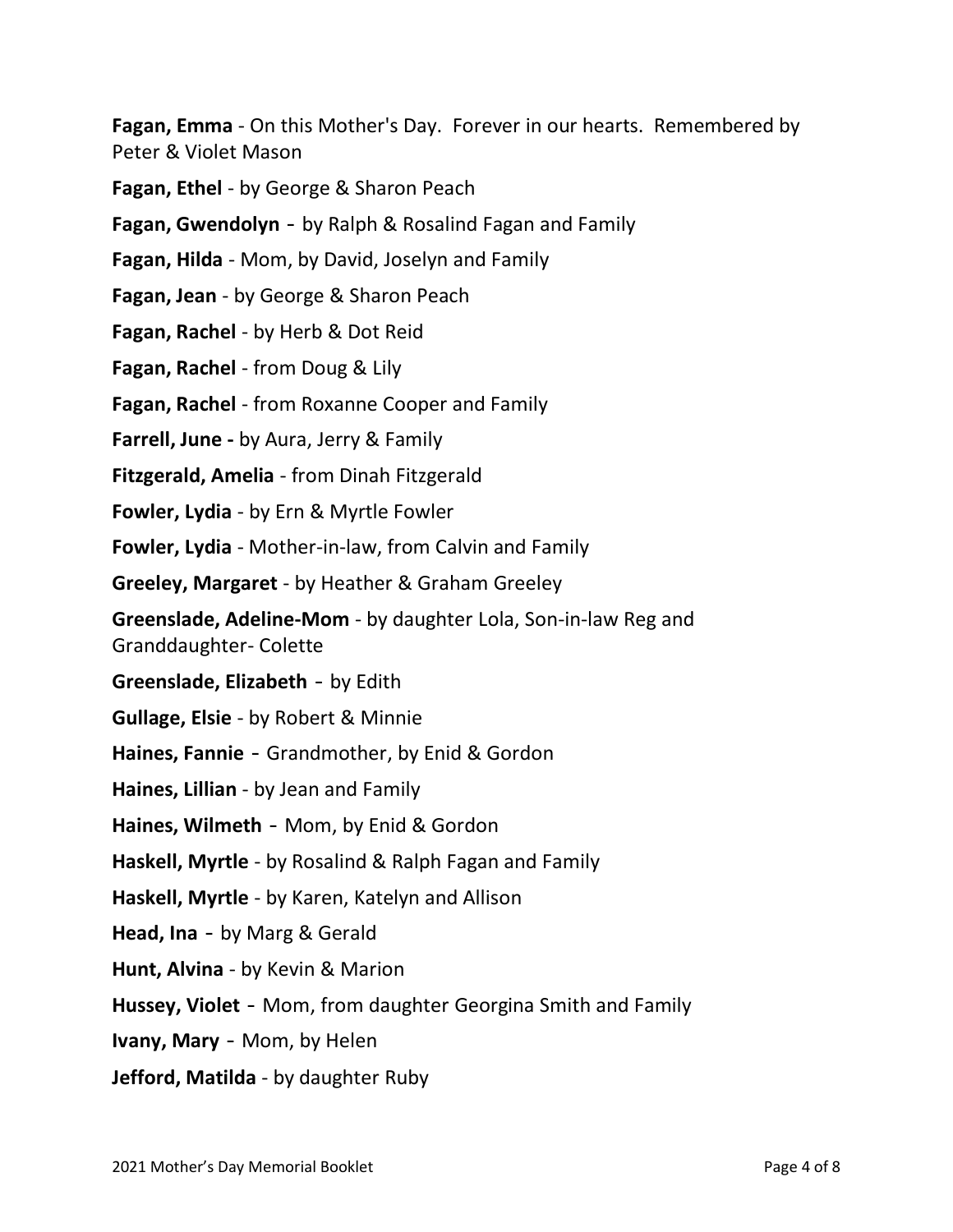**Kennedy, Ethel** - by Edgar and Family

**Lawrence, Alice** - Grandmother, by Shirley & Barry Tippett

**Lawrence, Alice** - Grandmother, by Helen and Cyril Watton

**Lewis, Marcia -** by Derrick & Carol Ann Toope

**Macey, Mary** - Mother and Grandmother, by Bill & Carol Kennedy

**Mason, Julia** - On this Mother's Day. Forever in our hearts. Remembered by Peter and Violet Mason

**Meaney, Betty** - Mom, by Joselyn, David and Family

**Newhook, Judy -** by Alf, Paula & Stephanie

**Parsons, Martha** - by Margaret & Peter Delahanty

**Peach Jane Peach** - from Furness & Caroline Peach

**Peach, Barbara** - Sister-in-Law, by Helen & Cyril Watton

**Peach, Barbara** - Sister-in-Law, by Shirley & Barry Tippett

**Peach, Barbara** - Wife, lovingly remembered by Bob, Bobby, Lori and Family

**Peach, Evelyn** - by George & Sharon Peach

**Peach, Ida Elizabeth** - by Barb & Dave

**Peach, Ida Elizabeth** - Mother, by Helen & Cyril Watton

**Peach, Ida Elizabeth** - Mother, by Shirley & Barry Tippett

**Peach, Ida Elizabeth** - Mother, lovingly remembered by Bob, Bobby, Lori Peach and Family

**Petten, Bertha** - Grandmother, by Shirley & Barry Tippett

**Petten, Bertha** - Grandmother, by Helen & Cyril Watton

**Petten, Daphne** - Sister, by Helen & Cyril Watton

**Petten, Dorcas** - Grandmother, by Elizabeth

**Petten, Dorcas** - by Janice, Nelson and Family

**Petten, Dorothy** - Mom, from Shirley, Maxine and Family

**Petten, Ethel** - Mom, by Noah & Claudine

**Petten, Florence** - by Ern & Myrtle Fowler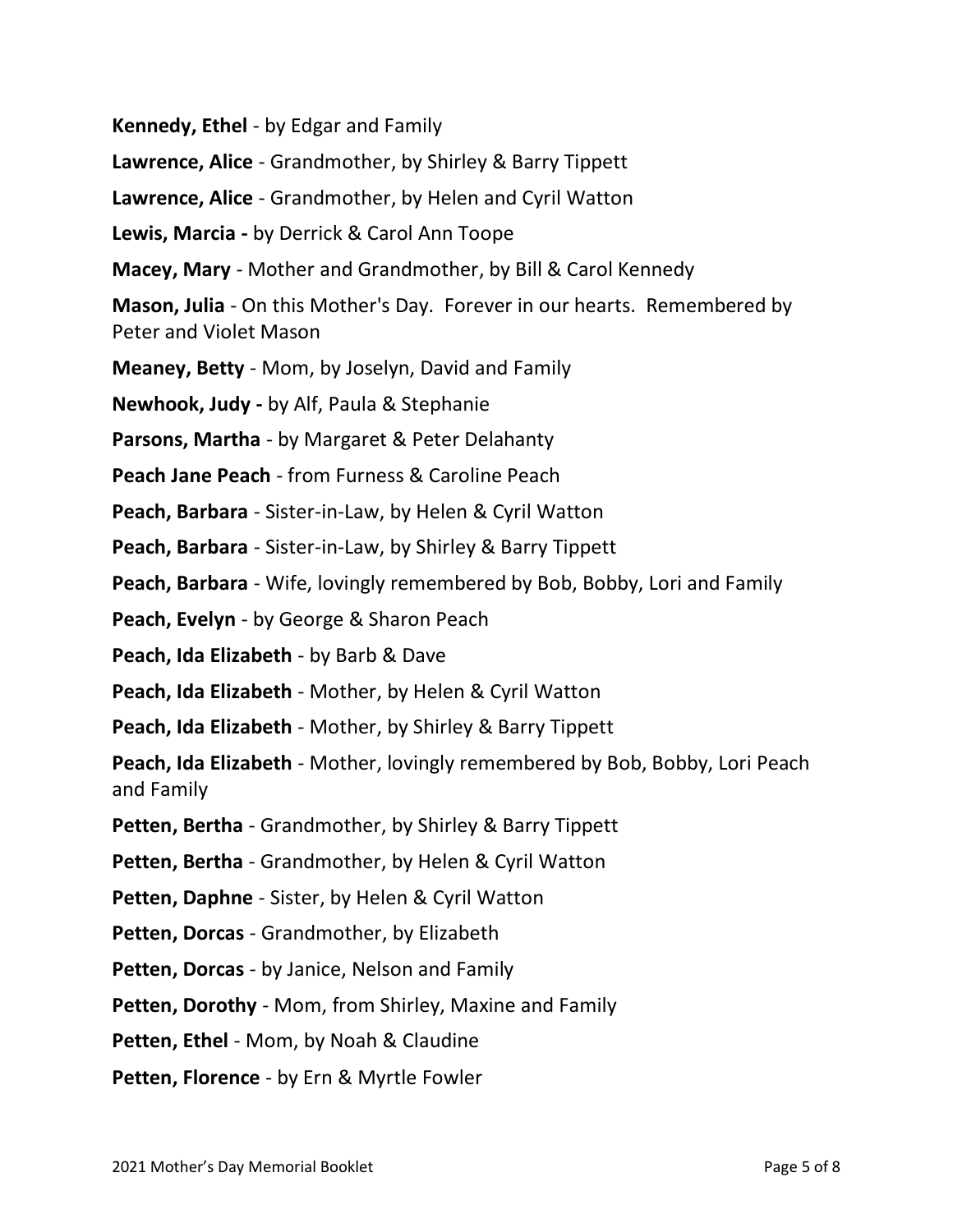- **Petten, Florence** Mom, from All Your Loving Family
- **Petten, Jean** by Heather & Graham Greeley
- **Petten, Jessie** Grandmother, by Enid & Gordon
- **Petten, Mary Anne -** by Ray & Daphne Rideout
- **Porter, Ada** Mother and Grandmother, by Lorraine, Willis and Hilary
- **Porter, Ada** Beloved Wife, by Edward Porter
- **Porter, Ada** Mother and Grandmother, by Jeff, Geraldine, Jillian, and Joel
- **Porter, Fannie** Grandmother, by Enid & Gordon
- **Porter, Fannie** Mother, by Noah & Claudine
- **Porter, Mary -** by Aura, Jerry and Family
- **Porter, Mary -** by Christina & Rev Sam
- **Porter, Mary** from Joe, Lori and Sue
- **Porter, Mary** Mom, by Noah and Claudine
- **Porter, Mary** Mom, by Enid & Gordon
- **Reid, Ruby & Sylvia** from Roxanne Cooper
- **Rideout, Abigail** from Dinah Fitzgerald
- **Rideout, Abigail** from Enid & Rodger
- **Rideout, Abigail** from Furness & Caroline Peach
- **Rideout, Clara** by Ray and Daphne Rideout
- **Rideout, Florence** by David & Bertha Rideout
- **Rideout, Florence May** by Edith
- **Rideout, Grace** Mother, by Sue Rideout-Vivian
- **Rideout, Mary Anne -** Long Pond, from 6 Daughters and 3 Sons
- **Scott, Florence -** by Ken & Loretta Scott and Family
- **Stevens, Mary** by Carol, Dave and Family
- **Taylor, Emma -** by Sandra, Graham & Family
- **Taylor, Mary** by Carol, Dave and Family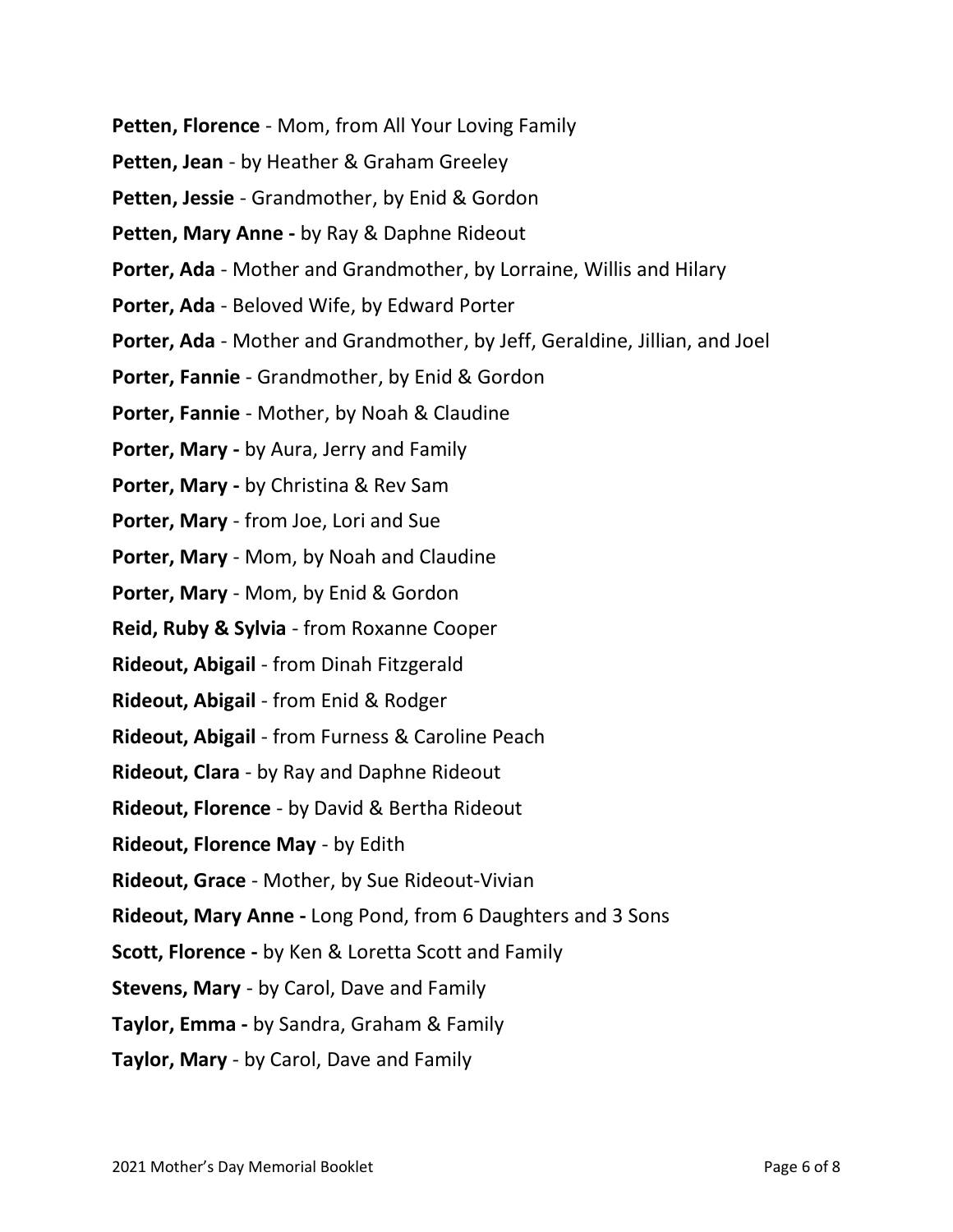**Taylor, Mildred** - Remembering our Mother on Mother's Day, by Reg & Betty Taylor

**Tilley, Catherine (Kit**) - Mom, from Jim Tilley and Family

**Tilley, Gladys -** from Barb & Robert

**Tilley, Lavina** - Grandmother, from Barb & Robert

**Tilley, Maude** - from Enid & Rodger

**Tilley, Catherine (Kit)** - Mom, from daughter Janet Andrews

**Tippett, Nellie** - Mother, by Shirley & Barry Tippett

**Toope, Evelyn -** by Derrick & Carol Ann Toope

**Verge, Ellie** - by Robert & Minnie

**Watton, Clara Maud** - Mother, by Helen & Cyril Watton

**Weir, Beatrice** - from Barb & Robert

**Weir, Edith** - Grandmother, from Barb & Robert

**Young, Margaret** - Mother-in-Law, lovingly remembered by Bob, Bobby, Lori and Family